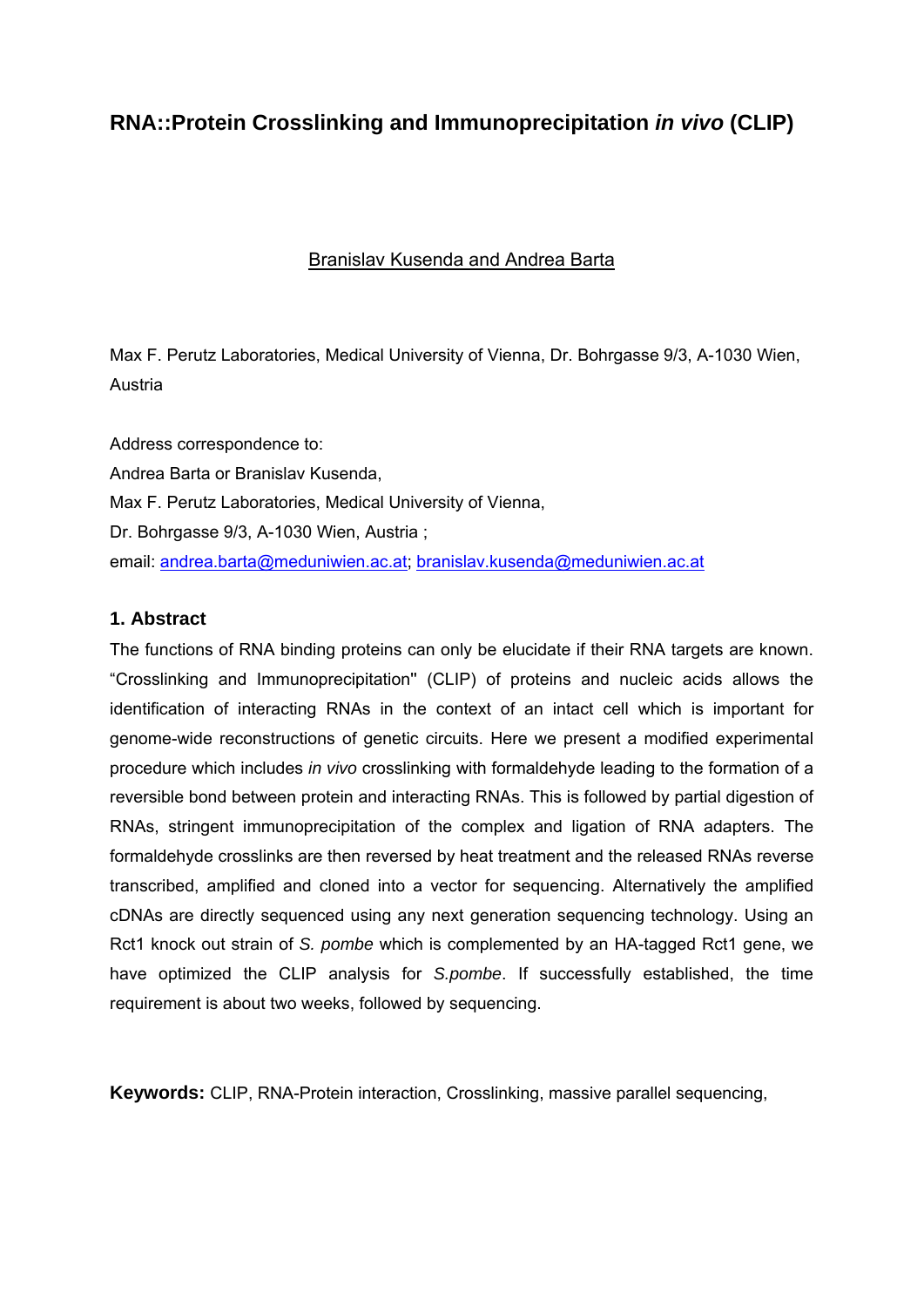#### **2. Introduction**

Many methods to study protein-RNA interaction *in vitro* are currently available [1]. If the RNA binding preference of a protein is known, *in vitro* methods like gel shift assay or nuclease protection mapping are relatively quick, easy and produce robust results. However, the environment in a test tube might not at all times reflect the situation in a living cell so false positive or negative results might be produced. If the RNA binding sequence of your favorite protein is not known, an *in vitro* selection method, like SELEX (systematic evolution of ligands by exponential enrichment) could be employed [2]. These experiments use randomized artificial RNA-aptamer libraries to select strong binders for a given target. This allows the isolation of high affinity binding RNAs (RNA aptamer) to a given protein which could potentially be used in a clinical setting to inhibit the function of the protein. However, it has to be kept in mind that high affinity binding motifs might not occur *in vivo.* Many RNA binding proteins, in particular the ones regulating alternative splicing, are dynamic molecules who are binding to their RNA targets in the course of splicing but often have to dissociate again to allow splicing to proceed. Consequently, their binding affinities and hence sequence motifs might be different in the living cell. This RNA binding proteins might have diverse RNA targets which could vary depending on cell type and developmental stage. It was therefore essential to develop an *in vivo* method performed in the context of intact cells or tissue to find RNA targets for a particular protein [3,4]. Crosslinking and immunoprecipitation (CLIP) is a technically complicated method and produces results with high complexity, hence careful data analysis and interpretation is necessary [4]. Whatever *in vivo* or *in vitro* method is used in the first place, it is essential to verify outcomes with a second method to produce conclusive results.

Crosslinking is a powerful approach for RNA-protein interaction studies, because it prevents artificial associations of non target RNAs and RNA binding proteins in cell extracts. In addition, it also allows more stringent washing steps after immunoprecipitation. UV crosslinking was successfully used in mammalian cell culture and provided valuable information about binding sites [5]; however the efficiency of UV crosslinking is not very high. Furthermore UV may damage RNA and not all RNA-binding proteins might be cross-linked to their targets by UV. In contrast, formaldehyde crosslinking can be very efficient and forms reversible crosslinks between proteins and between protein and target RNA [6]. To avoid extensive non-specific crosslinking, formaldehyde treatment should be short and with low concentration. It is necessary to optimize the concentration and time of treatment with formaldehyde for your RNA-binding protein of interest. We used formaldehyde crosslinking for S. pombe cells, as UV crosslinking did not produce satisfying results in our hands.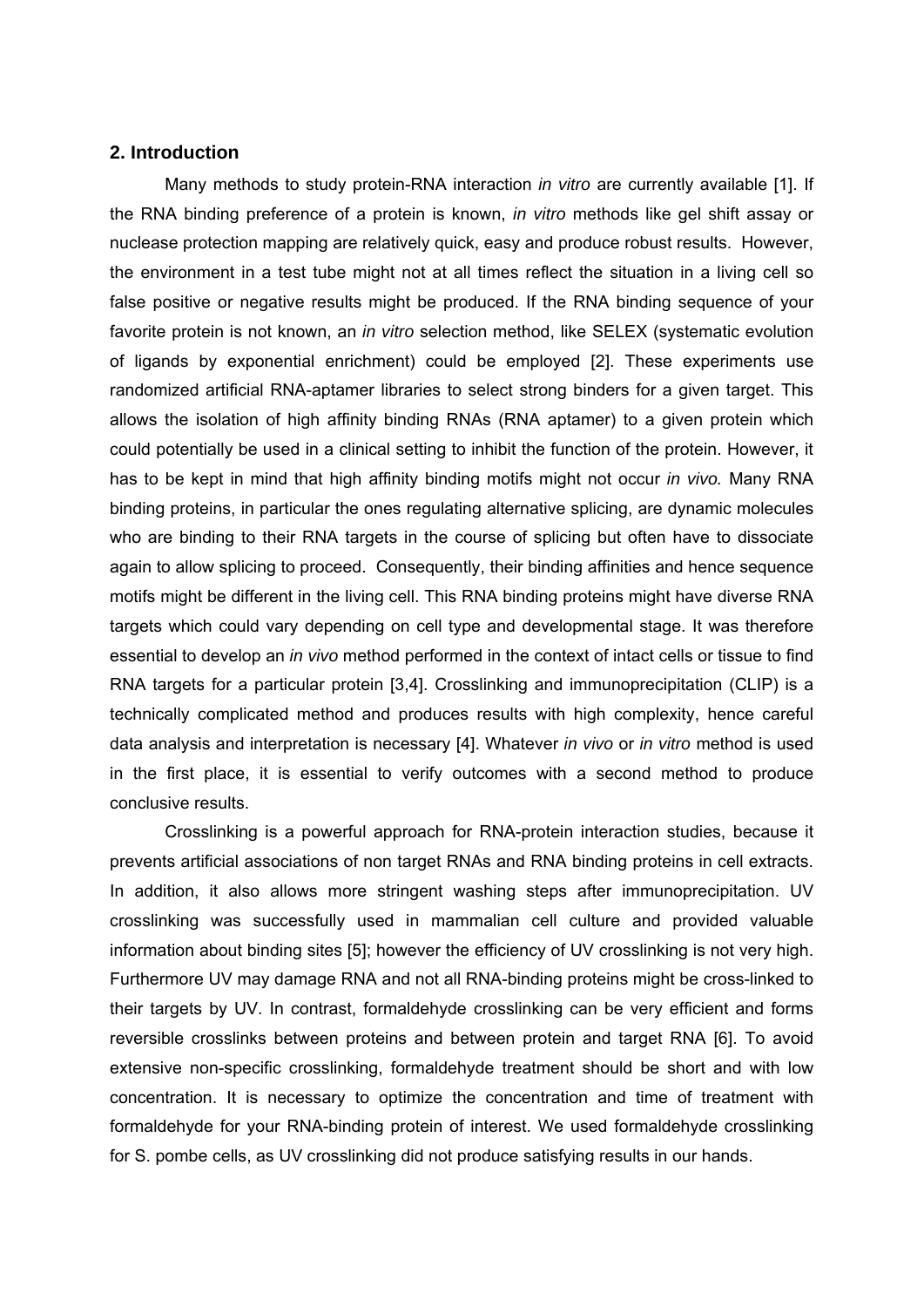The protein we used for our investigation was spRct1 which was described as ''RNA Recognition Motive Containing Cyclophilin Regulating Transcription'' as it is suggested to possess possible functions in activities connecting transcription and pre-mRNA processing [7]. spRct1 is a highly conserved multidomain protein consisting of a peptidyl-prolyl *cis*–*trans* isomerase (PPIase) domain, followed by an RNA recognition motif (RRM), and a C-terminal domain enriched in charged amino acids. Cyclophilins possess peptidyl–prolyl cis–trans isomerase (PPIase) activity which catalyzes cis–trans isomerization of peptide bonds preceding prolines. spRct1 has the dual ability to bind to specific RNA sequences and to interact with proteins. It was previously shown that spRct1 interacts with the C-terminal domain (CTD) of RNA polymerase II and regulates its phosphorylation, thereby influencing transcription as well as RNA processing [7]. This multidomain cyclophilin is conserved from yeast to humans; however, its RRM shows evolutionarily the highest conservation of the protein domains [8]. As this sequence conservation suggests an important function for the RRM we are aiming at defining RNA sequences which bind to this protein. As it might bind to many different targets we developed a CLIP method to be used in *S. pombe*. Time requirement is about two weeks followed by a sequencing method, whereby any highthroughput sequencing technology is recommended.

#### **3. Protocol**

#### **3.1 Materials**

**RQ Dnase** (Promega: 9PIM610), **T1 RNAse** (Fermentas: EN0541), **T4 Polynucleotide Kinase** (T4PNK) (Fermentas: EK0031), **Calf Intestinal Alkaline Phosphatase** (NEB: M0290S), **T4 RNA ligase** (EL0021), **SuperScriptIII** (Invitrogen:18080-044), **Accuprime Pfx**  (Invitrogen: 12344-024), **Taq Polymerase** (Finnzymes:F-501S), **RNasin** (Promega: 9PIN261), **Protease Inhibitor Cocktail Tablets** (Roche: 11 873 580 001), **Formaldehyde**  (Merck: 1.01003.1000), **Glycine** (Sigma G6279), **Anti-HA agarose beads** (Sigma: E6779), **HA-peptide** (Sigma:I2149), **QIAEX II** (Qiagen: 20021), **TOPO TA cloning Kit** (with pCR2.1- TOPO) (Invitrogen: K4500-01), **Polypropylene Columns** (Qiagen: 34964).

#### **PBS buffer:**

137 mM NaCl, 2.7 mM KCl, 10 mM Na<sub>2</sub>HPO<sub>4</sub>, 2 mM KH<sub>2</sub>PO<sub>4</sub>, pH of 7.4.

#### **RIPA buffer**:

50 mM Tris–Cl, pH 7.5, 1% Nonidet P-40 (NP-40), 0.5% sodium deoxycholate, 0.05% SDS,

# 1 mM EDTA, 150 mM NaCl, Protease Inhibitor Cocktail Tablets: one tablet for 10 ml buffer **Buffer A**:

1xPBS (tissue culture grade; no  $Mg^{2+}$ , no Ca $^{2+}$ ), 0.1% SDS, 0.5% deoxycholate, 0.5% NP-40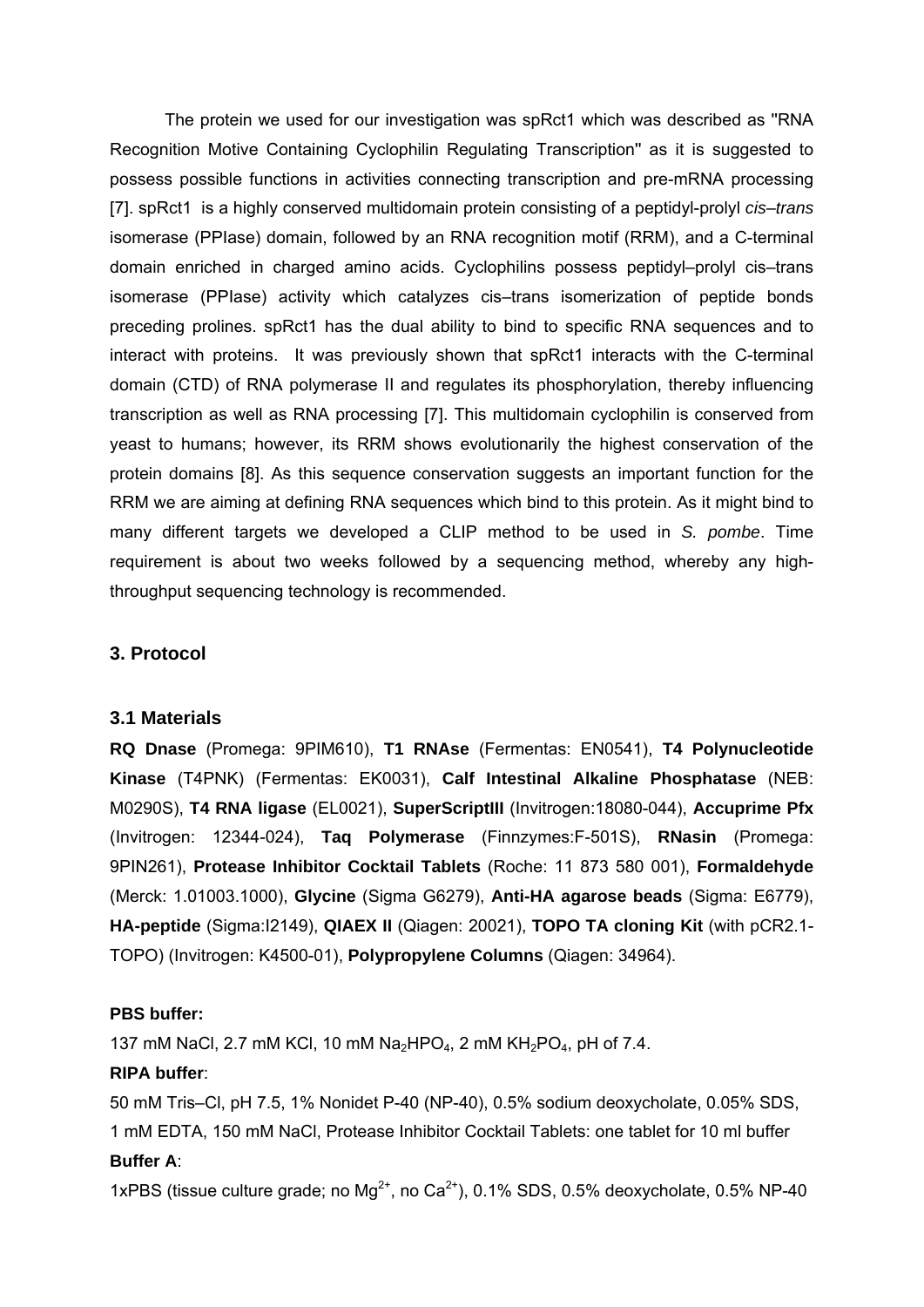#### **Buffer B**:

5x PBS (tissue culture grade; no  $Ma^{2+}$ , no  $Ca^{2+}$ ), 0.1% SDS, 0.5% deoxycholate, 0.5% NP-40

#### **Buffer C**:

50 mM Tris–Cl, pH 7.4, 10 mM MgCl<sub>2</sub>, 0.5% NP-40

# **Buffer D**:

50 mM Tris–HCl, pH 7.4, 20 mM EGTA, 0.5% NP-40

#### **DNase Reaction Buffer:**

40 mM Tris-HCl (pH 8.0), 10 mM  $MgSO<sub>4</sub>$  and 1mM CaCl<sub>2</sub>.

#### **T1 RNase Reaction Buffer:**

50 mM Tris-HCl (pH 7.5), 1 mM EDTA

# **Phophatase Reaction Buffer:**

50 mM Tris-HCl, 100 mM NaCl, 10 mM  $MgCl<sub>2</sub>$ , 1 mM Dithiothreitol, pH 7.9 at 25°C

# **T4 RNA ligase Reaction Buffer:**

50 mM HEPES-NaOH (pH 8.0 at 25°C), 10 mM MgCl<sub>2</sub>, 10 mM DTT.

# **T4 Polynucleotide Kinase Reaction Buffer:**

50 mM Tris-HCl (pH 7.6 at 25 $^{\circ}$ C), 10 mM MgCl<sub>2</sub>, 5 mM DTT, 0,1 mM spermidine, 0,1 mM EDTA.

# **RNA linker sequences [3]**:

- L5: 5´-OH AGGGAGGACGAUGCGG 3´ -OH
- L3: 5´P GUGUCAGUCACUUCCAGCGG 3´-puromycin

# **DNA primers [3]**:

- P5: 5´-AGGGAGGACGATGCGG-3´
- P3: 5´-CCGCTGGAAGTGACTGACAC-3´

# **3.2 Growth conditions and cell harvest**

1litre of *S.pombe* culture strain with the protein of interest (if no antibody for immunoprecipitation is available use e.g. HA-tagged proteins. (HA – hemagglutinin YPYDVPDYA).

Harvest cells before the end of log phase by centrifugation for 10 min at 4°C, 3,000g. Wash pellet with ice cold PBS.

Add up to 10 ml with PBS at room temperature, resuspend pellet, transfer to a 50 ml Falcon (polypropylene) tube.

# **3.3 Crosslinking**

Add 0.3 ml 37% formaldehyde.

Incubate for 10 min with shaking at room temperature.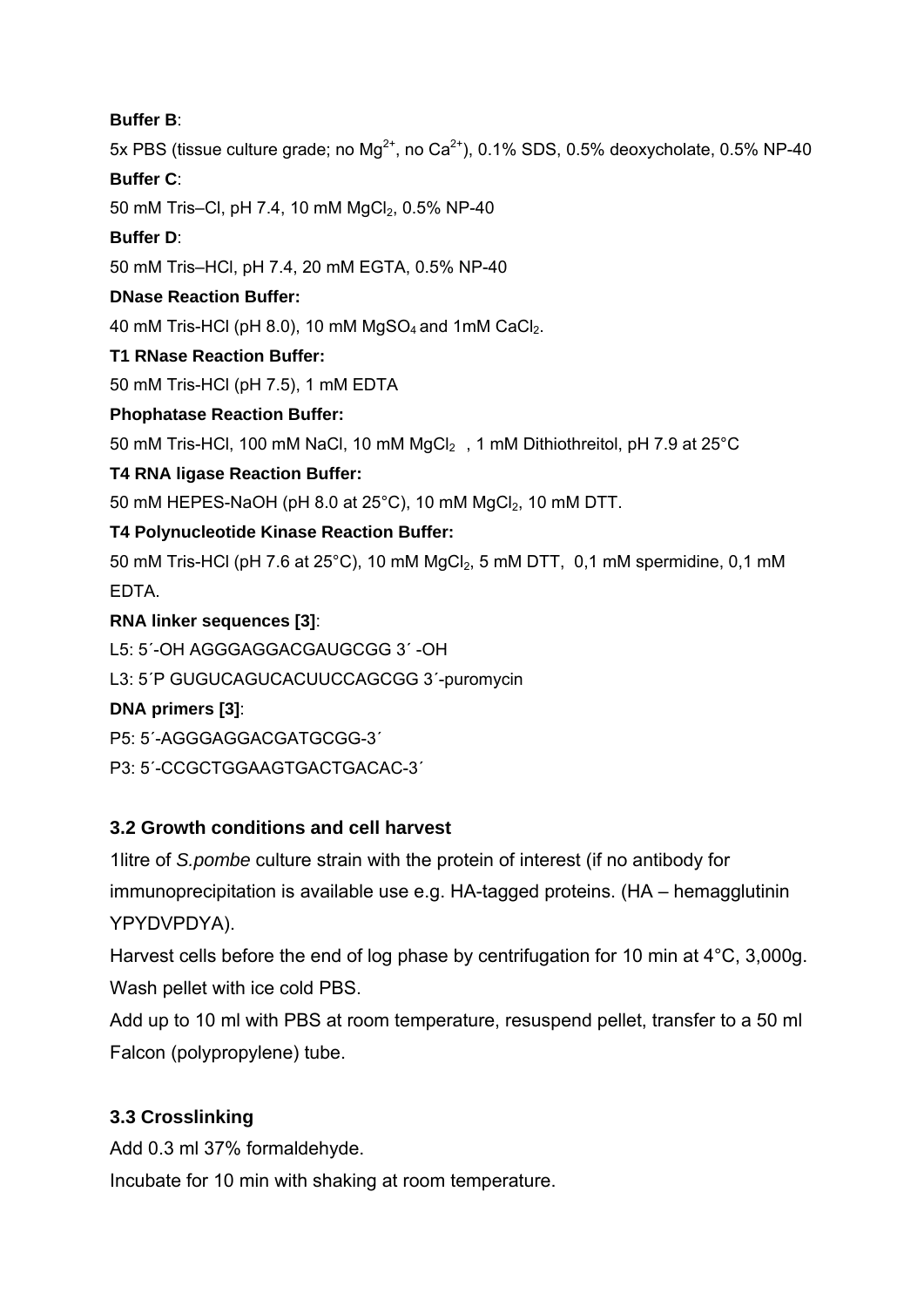Add 2.75 ml 1 M glycine.

Incubate for 5 min with shaking at room temperature, spin down at 4°C, 3,000g Wash with ice cold PBS.

Freeze pellets in liquid nitrogen for 10 min defrost on ice (or store at -80°C if you want to continue later).

# **3.4 Sonication of the cells**

Resuspend pellet in 10 ml ice cold RIPA,

Sonication 6x10 sec (settings 50/50 on Microson XL2007 ultrasonic homogenizer). Between each cycles, the samples are kept in ice for at least 2 min.

Transfer to 2 ml Eppendorf tubes and remove insoluble material by centrifugation for 10 min, at 4°C, 14,000*g.* Combine supernatants into a 15 ml Falcon tube.

# **3.5 Immunoprecipitation**

Add 50 -150 µl Anti-HA agarose beads equilibrated with RIPA to the supernatant. Incubate for 120 min at 4°C on a turning wheel.

Transfer beads on a column or into a fresh tube.

Wash 2 times with each: Buffer A, Buffer B, Buffer C, 1x DNase Reaction Buffer.

# **3.6 DNase treatment**

Add 500 µl of 1xDNase Reaction Buffer Add 10 µl RQ DNase (1u/µl). Incubate for 10 min at 37°C with constant mixing at 1000 rpm. Wash 2 times with each: Buffer A, Buffer B, Buffer C, T1 RNase Reaction Buffer.

# **3.7 RNAse treatment**:

Add 500 µl of 1xT1 RNase Reaction Buffer Add 10 µl T1 RNase dilution (optimized for your conditions: high (1:100) or/and low (1:5000), concentration of stock 1000 u/µl) Incubate for 10 min at 37°C with constant mixing at 1000 rpm. Wash 2 times with each: Buffer A, Buffer B, Buffer C, Phophatase Reaction Buffer.

# **3.8 Dephosphorylation**

Add 80ul dephosphorylation reaction: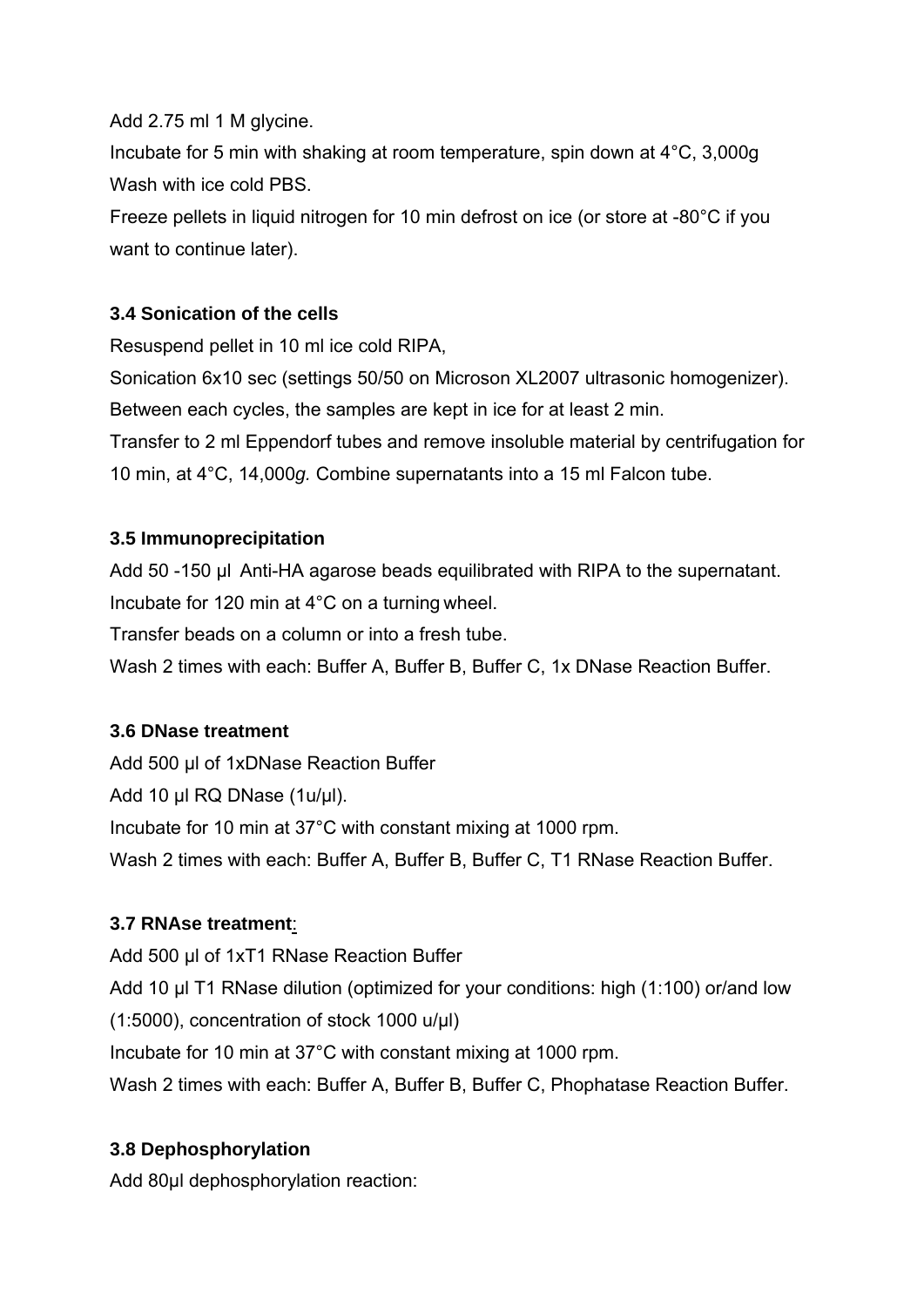69 μl water

8 μl of 10×dephosphorylation buffer

3 μl Calf Intestinal Alkaline Phosphatase (1 u/μl)

Incubate for 10 min at 37°C with mixing at 1000 rpm.

Wash 2 times with each: Buffer D, Buffer C, T4 RNA ligase Reaction Buffer.

# **3.9 L3 linker ligation**

Add 80 – 300 µl L3 linker ligation reaction:

40 μl of L3 RNA linker (4 pmol/μl)

14 μl water

8 μl 10×T4 RNA ligase buffer

8 μl BSA (0.2 μg/μl)

8 μl ATP (10 mM)

2 μl T4 RNA ligase (10 u/μl)

Incubate at 16°C overnight mixing each 5 min for 10 sec at 1000 rpm (program thermomixer).

Wash 2 times with: Buffer C, T4 PNK Reaction Buffer.

# **3.10 Phosphorylation of the 5' end of RNA**

Add 80 µl PNK reaction: 40 μl water 8 μl 10xPNK buffer 2 μl ATP (10mM) 4 μl T4 PNK enzyme (10 u/μl) Incubate at 37°C for 15 min mixing each 3 min for 10 sec at 1000 rpm. Wash 2 times with each: Buffer C, T4 RNA Ligation Reaction Buffer.

# **3.11 L5 linker ligation**

Add 80 - 300µl L5 linker ligation reaction:

μl of L5 RNA linker (4 pmol/μl) 14 ul water μl 10×T4 RNA ligase buffer μl BSA (0.2 μg/μl) μl ATP (10 mM)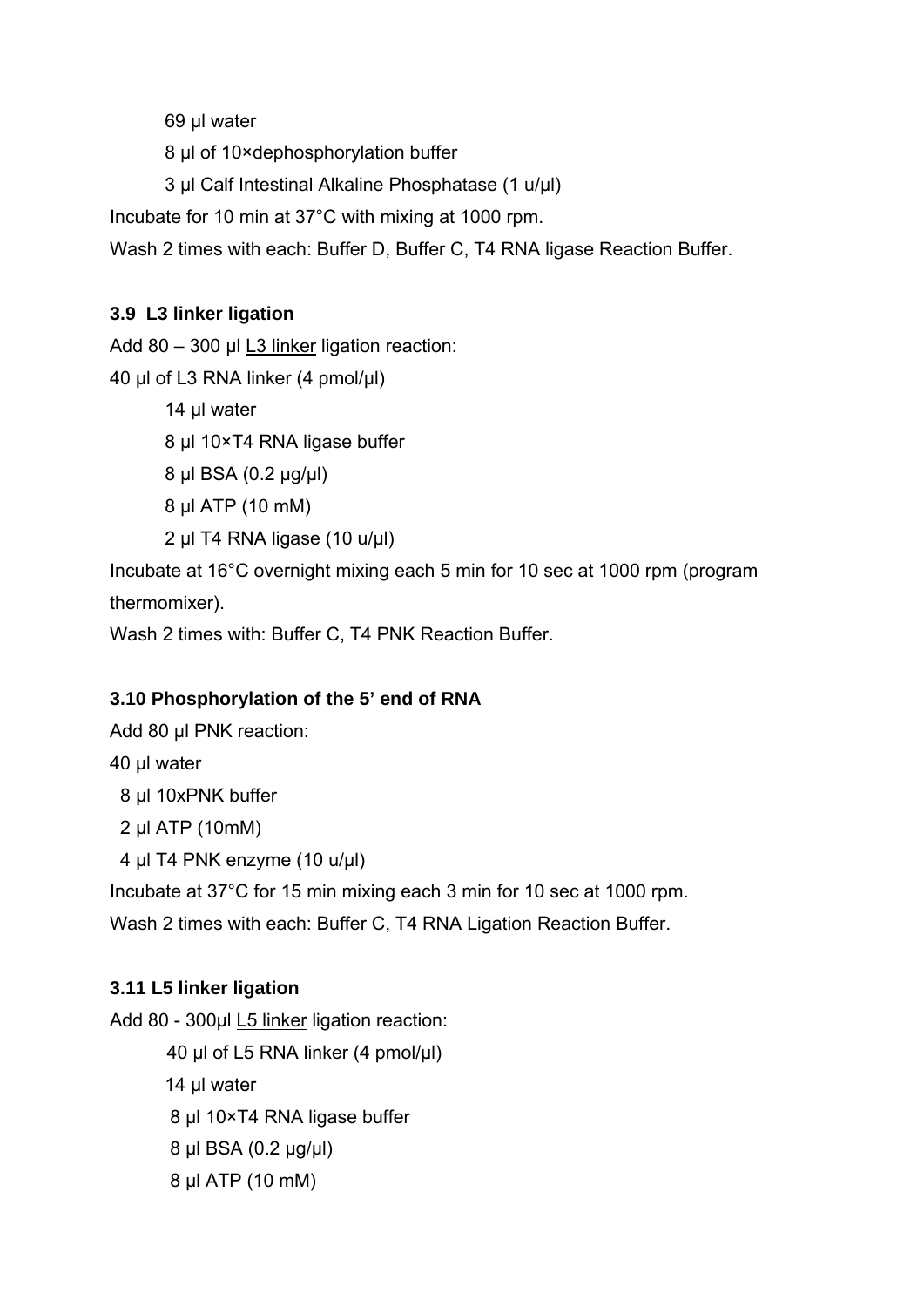# 2 μl T4 RNA ligase (10 u/μl)

Incubate at 16°C overnight, mixing each 5 min for 10 sec at 1000 rpm. Wash 2 times with: Buffer C.

# **3.12 Elution of the Protein::RNA complex**

Elute protein::RNA complex from beads by adding 100 – 500 μl of HA-peptide diluted in PBS (100 mg/ml).

Spin and transfer supernatant into a fresh tube.

Reverse crosslinks by heating the sample for 45 min at 70°C.

# **3.13 cDNA synthesis**

μl sample after the reversion of crosslinking μl of P3 DNA primer (5 pmol/μl) heat at 65°C for 5 min, than chill to 4°C. Add: μl of 3 mM dNTPs μl of 0.1 M DTT μl of 5×SuperScript RT buffer μl RNasin μl SuperScript III Incubate at 50°C for 30 min and 90°C for 3 min.

# **3.14 PCR amplification:**

- 2 μl of the first strand cDNA reaction
- 27 μl Accuprime Pfx Supermix
- 0.5 μl P5 DNA primer (30 pmol/μl)
- 0.5 μl P3 DNA primer (30 pmol/μl)

5 min 95°C; 30 cycles of (20 s for 95°C, 30 s for 61°C, and 20 s for 68°C); 5 min  $68^\circ C$ .

# **3.15 Size selection of DNA fragments**

Load the PCR sample on a standard 1.5 - 2% agarose gel, visualize after electrophoresis, cut out the DNA of 40 – 200 bp. Extract DNA with the QIAEX II kit [9]: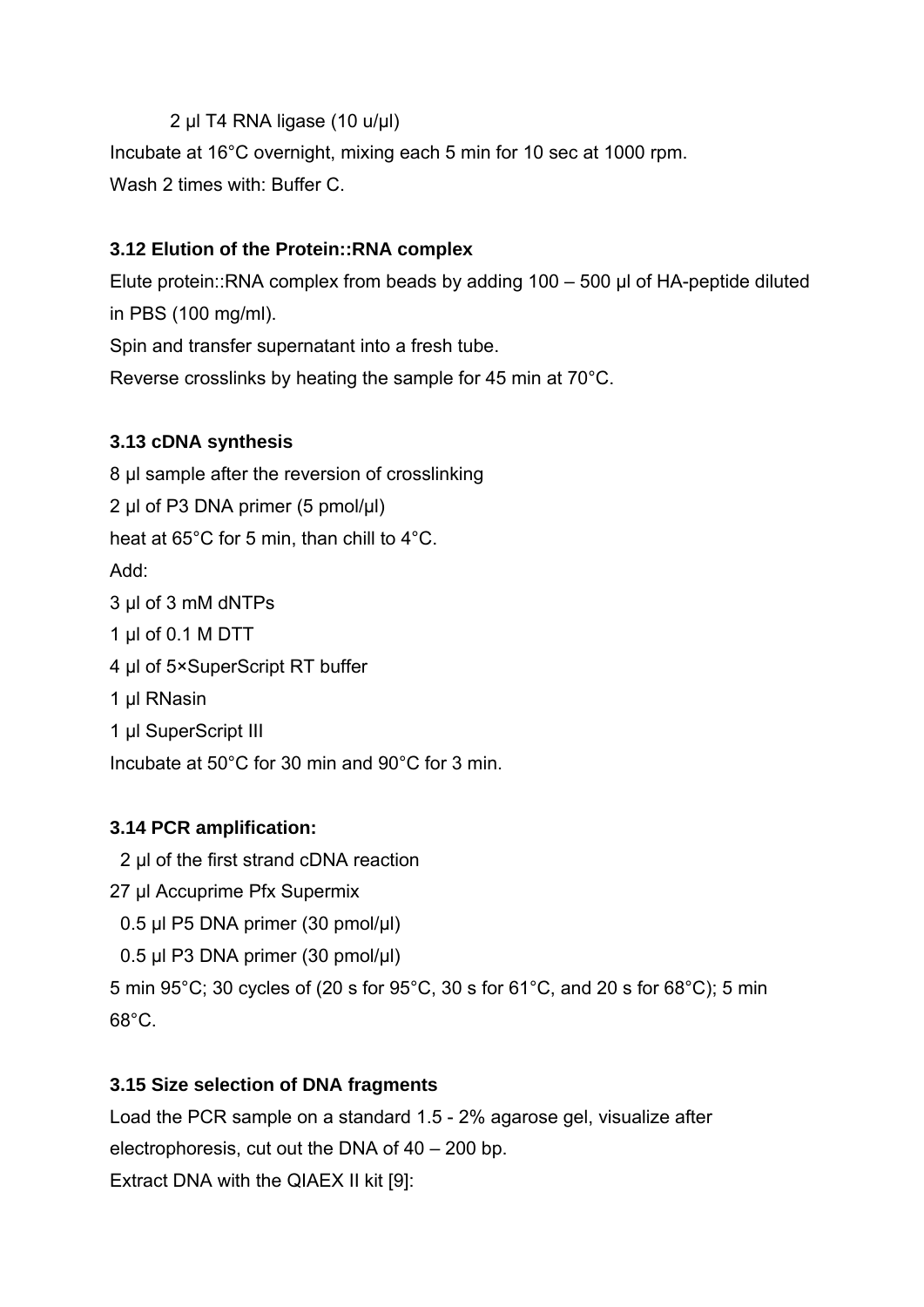Add 6 volumes of Buffer QX1 to 1 volume of gel fragments. Add 15 μl QIAEX II to the sample (resuspend QIAEX II by vortexing for 30 s). Incubate at 50°C for 10 min, mixing by vortexing every 2 min. Centrifuge the sample for 30 s and remove supernatant. Wash the pellet with 500 μl of Buffer QX1 Wash the pellet twice with 500 μl of Buffer PE Air-dry the pellet for  $10 - 15$  min. Add 20 μl of 10 mM Tris-HCl, pH 8.5 and resuspend the pellet by vortexing. Incubate at room temperature for 5 min. Centrifuge for 30 s and transfer the supernatant into a clean tube.

Now this sample is ready for massive parallel sequencing, e.g. 454 or solexa, however, it is advisable to check out the quality of your sample by cloning and sequencing of approximately 100 independent clones.

#### **3.16 Cloning Step: Generation of overhangs**

μl QIAEXII extracted DNA μl 10xTaq Buffer μl 10mM dATP μl Taq Polymerase Incubate at 72°C for 20 min.

# **3.17 TOPO TA CLONING REACTION:**

4.5 μl DNA with A overhangs 1 µl salt solution (1.2 M NaCl, 0.06 M MgCl<sub>2</sub>) 0.5 μl pCR2.1-TOPO vector Incubate for 10 min at room temperature.

# **3.18 Transformation of E. coli**

Add 3 μl of TOPO reaction into one vial (50 μl) of competent cells

 10 min on ice 30 -4 5 sec 42°C 2 min on ice Add 250 μl of SOC or LB medium preheated at 37°C.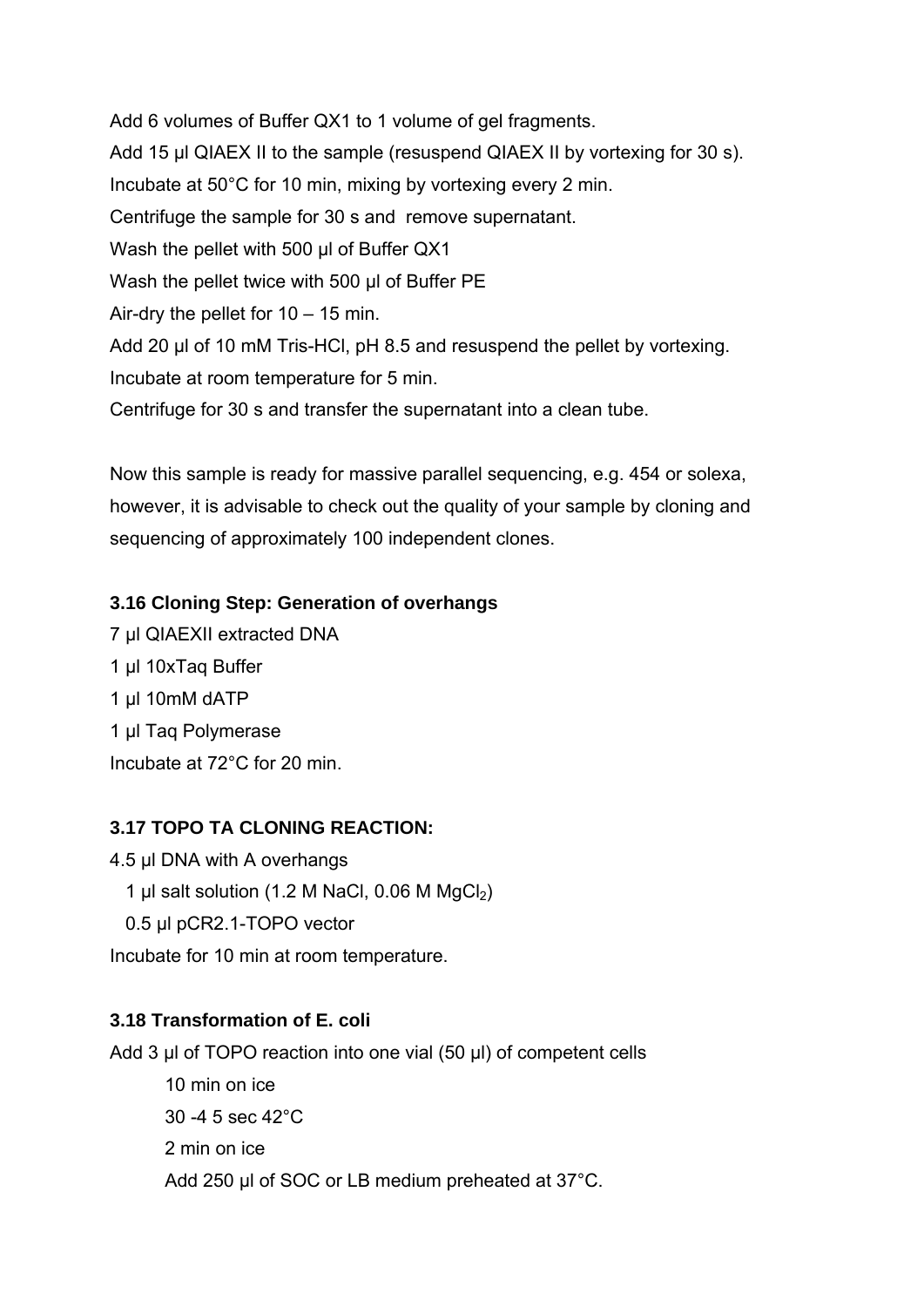60 min shaking at 37°C

Spread 50 - 200 μl per plate (50 μg/ml Amp, 20-40 µl of Xgal (40 mg/ml stock) Blue/white colony selection (Pick white colonies).

Isolate DNA by standard Mini-prep procedures and sequence the insert by using M13 primer.

# **4. Example of an experiment**

In this experiment we used an Rct1 knock out strain of S. pombe which is complemented by an HA-tagged Rct1 gene [7] and performed a CLIP experiment as described above. Figure 1 presents a Western blot to demonstrate crosslinking and Figure 2 shows an agarose gel after electrophoresis of the CLIP samples processed with different concentrations of RNase T1.

# **5. Troubleshooting**

| <b>Problem</b>                    | <b>Solution</b>                                 |
|-----------------------------------|-------------------------------------------------|
| No cross-linking detected         | Use higher concentrations of formaldehyde       |
|                                   | Try prolonged times of cross-linking treatment. |
| No PCR product detected           | Test ligase and PNK for activity.               |
|                                   | Use lower concentration of RNase.               |
|                                   | Use SYBR Gold for gel staining.                 |
|                                   | Add more PCR cycles or use PCR product as       |
|                                   | template for second PCR reaction.               |
| No size difference between        | Use lower and higher concentration of RNase to  |
| samples treated with high and low | find optimal concentrations which will produce  |
| concentration of RNase            | different sizes of.                             |
|                                   | Use different RNase e.g. RNase A.               |
| Primer dimmers cloned             | Use lower concentration of DNA primers.         |
|                                   | Use higher annealing temperature.               |
|                                   | Perform size selection of PCR product,          |
|                                   | cut out the DNA of $50 - 200$ bp.               |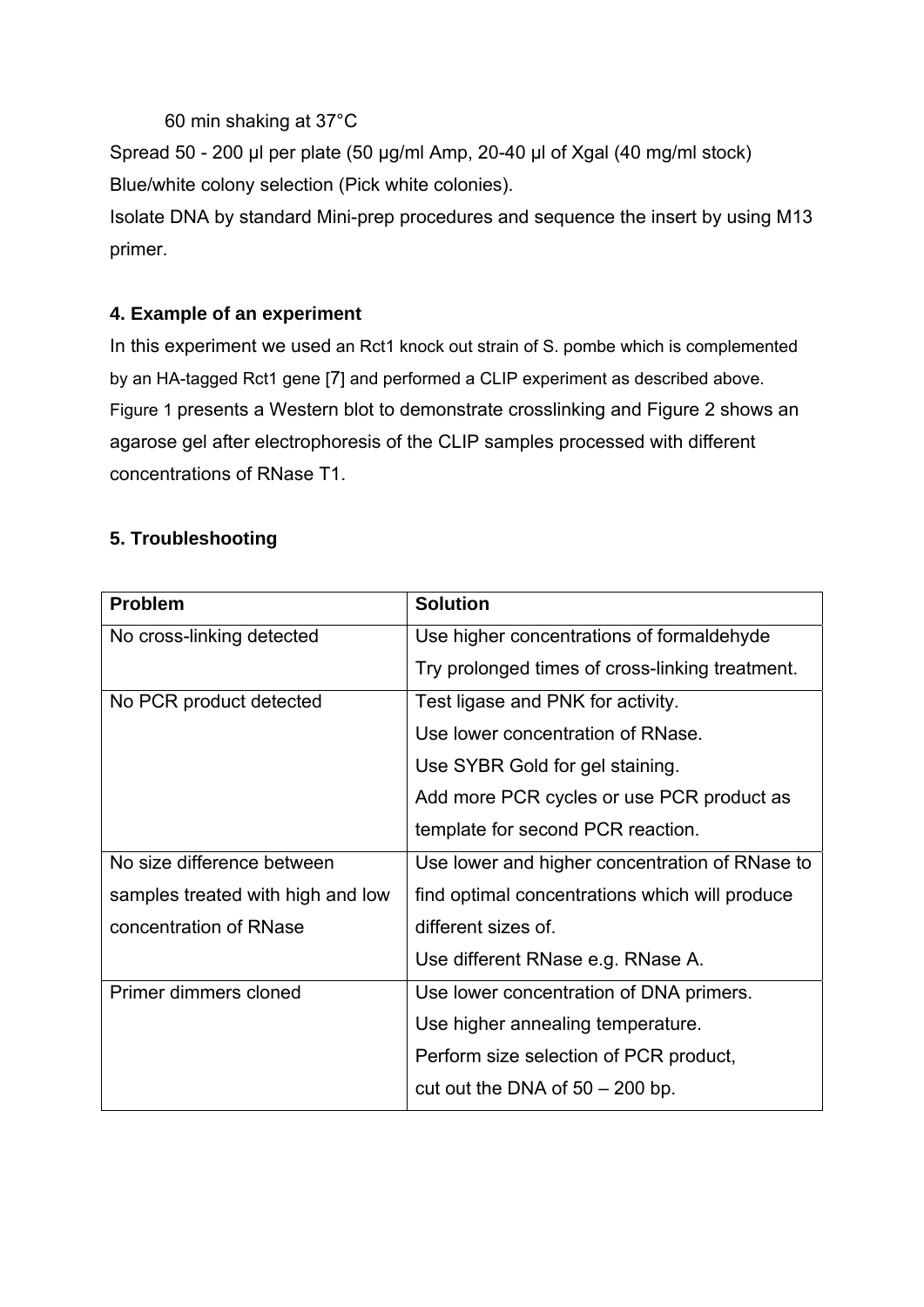# **6. REFERENCES**

[1] Lin, R.J.(2008). RNA- Protein Interaction Protocols(Duarte: Humana Press). [2] Djordjevic, M. (2007). SELEX experiments: new prospects, application and data analysis in inferring regulatory pathways. Biomol. Engineering 24, 179-189 Buch RNA-Protein interactions

[3]Ule J, Jensen KB, Ruggiu M, Mele A, Ule A, Darnell RB. (2003). CLIP identifies Nova-regulated RNA networks in the brain. Science. 14;302(5648):1212-5.

[4] Wang Z, Tollervey J, Briese M, Turner D, Ule J.(2009)CLIP: construction of cDNA libraries for high-throughput sequencing from RNAs cross-linked to proteins in vivo. Methods. 48(3):287-93.

[5] Ule J, Jensen K, Mele A, Darnell RB.(2005). CLIP: a method for identifying protein-RNA interaction sites in living cells. Methods. 37(4):376-86.

[6] Niranjanakumari S, Lasda E, Brazas R, Garcia-Blanco MA. (2002). Reversible cross-linking combined with immunoprecipitation to study RNA-protein interactions in vivo. Methods 26(2):182-90.

[7] Gullerova M, Barta A, Lorkovic JZ. (2007). Rct1, a Nuclear RNA Recognition Motif-Containing Cyclophilin, Regulates Phosphorylation of the RNA Polymerase II C-Terminal Domain Mol Cell Biol. 27(10):3601-11. Epub 2007 Mar 5.

[8] Lorković ZJ, Barta A.(2002) Genome analysis: RNA recognition motif (RRM) and K homology (KH) domain RNA-binding proteins from the flowering plant Arabidopsis thaliana.Nucleic Acids Res. 1;30(3):623-35.

[9] QIAEX II® Handbook avalibe online: *www1.qiagen.com/HB*

#### **Acknowledgements:**

The authors are grateful to Z. Lorkovic for fruitful discussions. This work was funded by the EU FP6 Programme Network of Excellence on Alternative Splicing (EURASNET) [LSHG-CT-2005-518238]; the Austrian Science Foundation (FWF: SFB-F017/10/11) and the Austrian GEN-AU program (ncRNAs).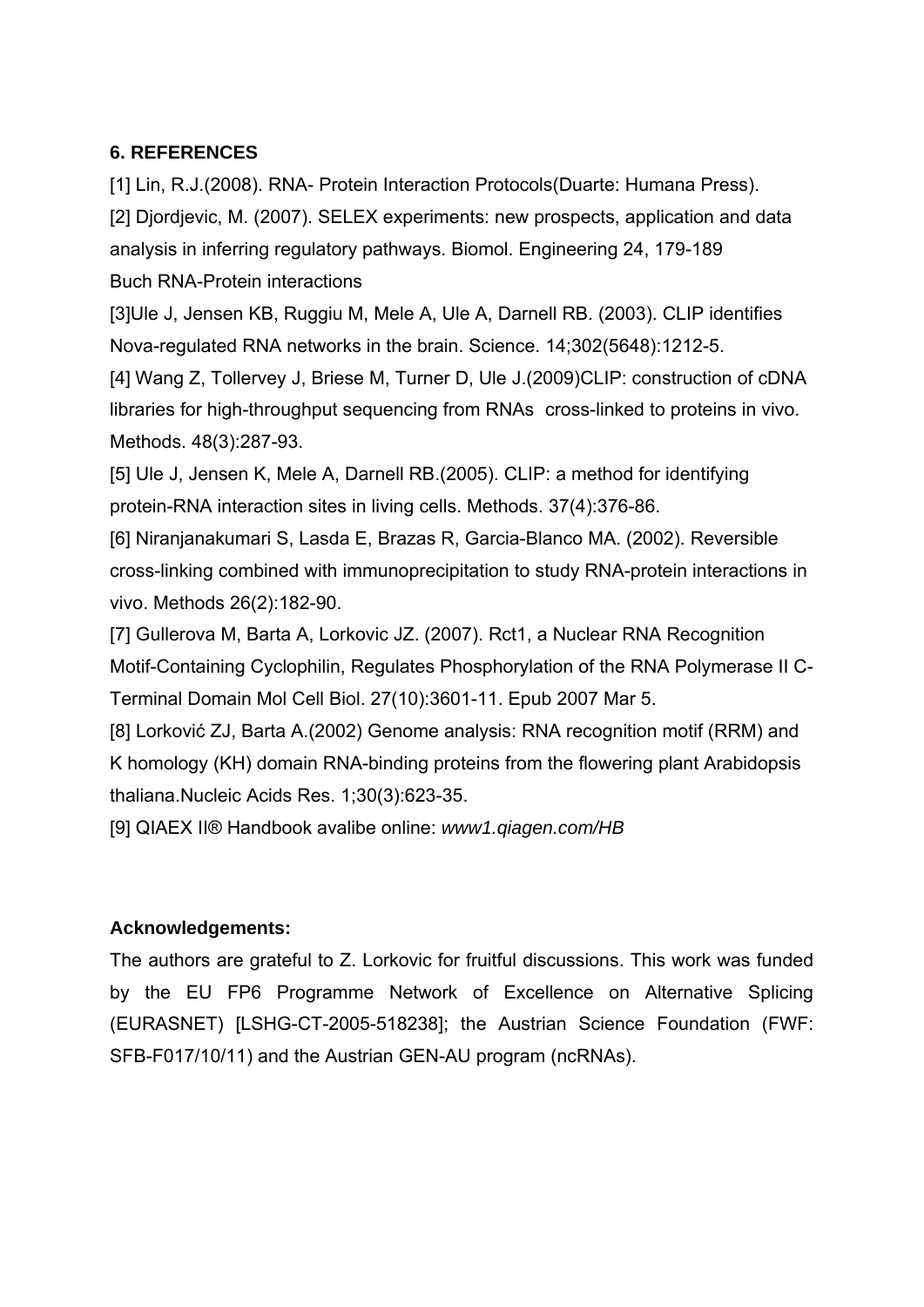#### **Figure legends**

Figure 1. Western blot of crosslinked extracts probed with Anti-Rct1 antibody. Lane 1: control sample (before crosslinking); lane 2: sample crosslinked with formaldehyde.

**Figure 2.** Electrophoresis of PCR reactions from CLIP samples (3.14) processed with different concentrations of RNase T1. Lane 1: marker GeneRuler (Fermentas), lane 2: untreated by RNAse, lane 3: positive control for PCR reaction, lane 4: treated with low concentration (dilution 1:5000), lane 5: treated with high concentrations (dilution 1:100) of RNase T1.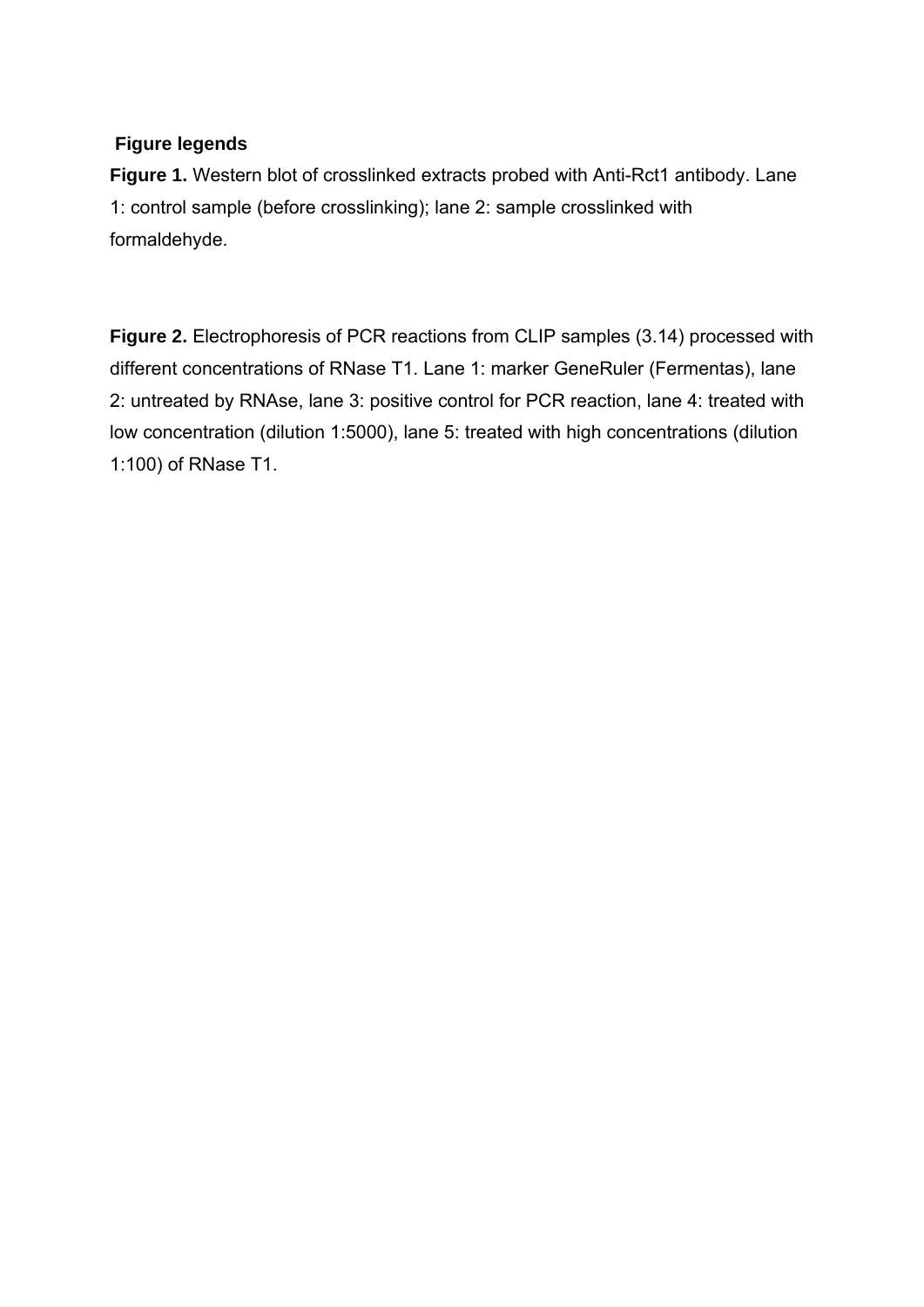

# **Figure 1:**



**Figure 2:**